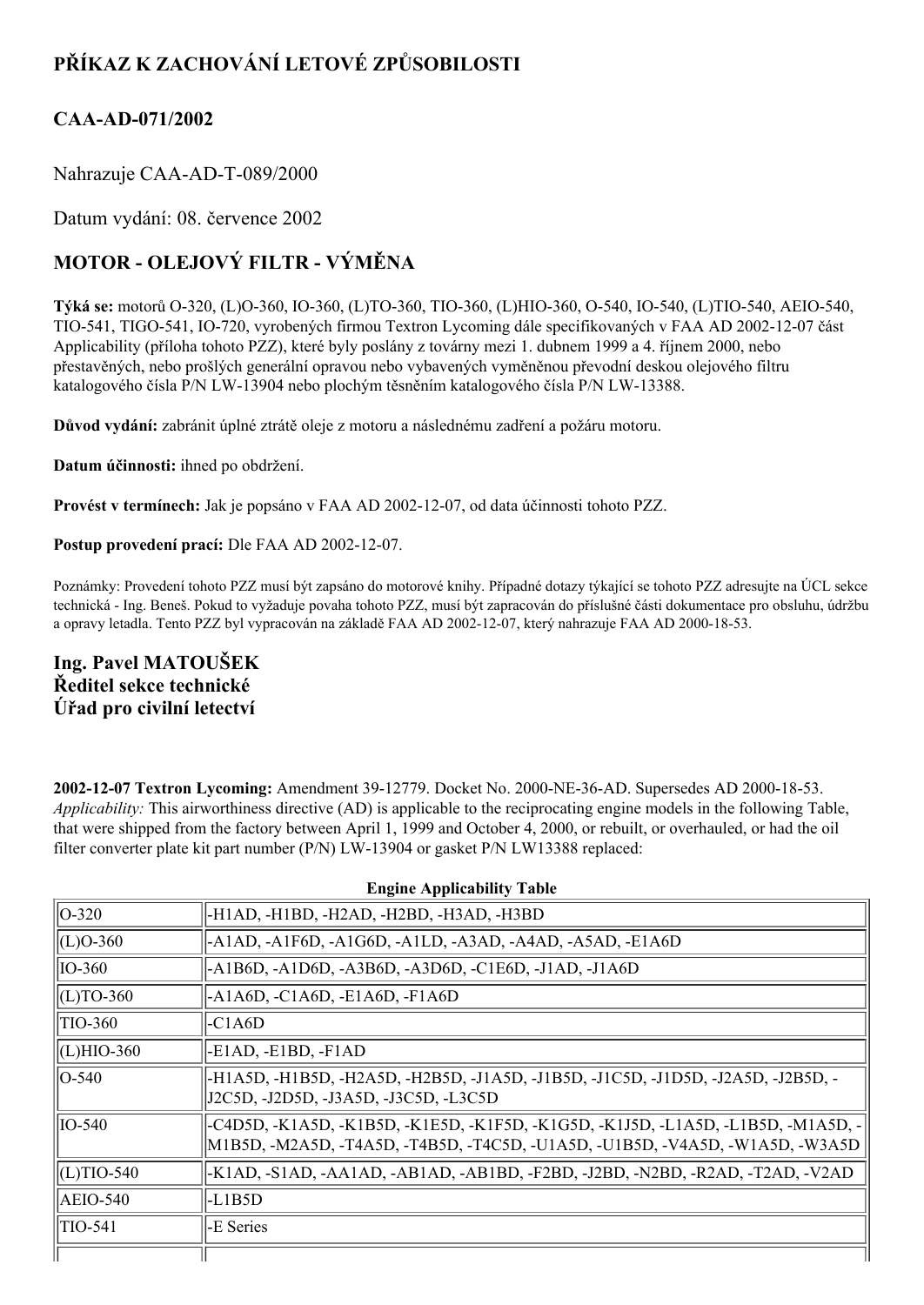| $  TIGO-541$       | $\parallel$ -D <sub>1</sub> A, -D <sub>1</sub> B, -E <sub>1</sub> A |
|--------------------|---------------------------------------------------------------------|
| $\parallel$ IO-720 | $\parallel$ -A1BD, -B1BD, -C1BD, -D1BD, -D1CD                       |

**Note 1:** This AD applies to each engine identified in the preceding applicability provision, regardless of whether it has been modified, altered, or repaired in the area subject to the requirements of this AD. For engines that have been modified, altered, or repaired so that the performance of the requirements of this AD is affected, the owner/operator must request approval for an alternative method of compliance in accordance with paragraph (f) of this AD. The request should include an assessment of the effect of the modification, alteration, or repair on the unsafe condition addressed by this AD; and, if the unsafe condition has not been eliminated, the request should include specific proposed actions to address it.

## **Compliance**

Compliance with this AD is required as indicated, unless already done.

To prevent complete loss of engine oil and subsequent seizing of the engine and possibility of fire, caused by oil leakage between the converter plate and accessory housing, do the following:

(a) For engines with more than 50 hours time-since-new (TSN), time-since-overhaul (TSO), or time since the last replacement of the oil filter converter plate gasket, P/N LW-13388, or the converter plate kit, P/N LW-13904, replace the converter plate gasket or converter plate kit in accordance with paragraphs 1 and 2 of Textron Lycoming Mandatory Service Bulletin (MSB) 543A, dated August 30, 2000, and Textron Lycoming Service Instruction (SI) No. 1453, dated May 9, 1991, or Part II of Supplement No. 1 to MSB 543A, dated October 4, 2000, before further flight.

(b) For engines with fewer than 50 hours TSN, TSO, or time since the last replacement of the oil filter converter plate gasket, P/N LW-13388, or the oil converter plate, P/N LW-13904, inspect the gasket within 10 hours time-in-service (TIS) or within 3 days after the effective date of this AD, whichever occurs earlier, for the following: (1) Inspect the oil filter base for both:

(i) Signs of oil leakage between the oil filter base and the accessory housing; and

(ii) Any evidence of the gasket extruding beyond the perimeter of the base.

(2) If there is any oil leakage, or if the seal is damaged, extruded, displaced, or deteriorated, replace the converter plate gasket or converter plate kit in accordance with paragraphs 1 and 2 of Textron Lycoming MSB 543A, dated August 30, 2000, and Textron Lycoming SI No. 1453, dated May 9, 1991, or Part II of Supplement No. 1 to MSB 543A, dated October 4, 2000, before further flight.

(c) Thereafter, replace the converter plate gasket, P/N LW-13388, or the oil converter plate kit, P/N LW-13904, at intervals not to exceed 50 hours TIS since the last replacement.

(d) Before October 1, 2003, replace the oil filter converter plate gasket or oil filter converter plate kit, in accordance with Part II or Part III respectively, of Supplement No. 1 to MSB 543A, dated October 4, 2000.

# **Terminating Action**

(e) Replacement of oil filter converter plate gasket, or oil filter converter plate in accordance with Part II or Part III of Textron Lycoming Supplement 1 to MSB 543A, dated October 4, 2000, constitutes terminating action to the repetitive gasket replacement specified in paragraph (c) of this AD.

### **Alternative Methods of Compliance**

(f) An alternative method of compliance or adjustment of the compliance time that provides an acceptable level of safety may be used if approved by the Manager, New York Aircraft Certification Office. Operators must submit their requests through an appropriate FAA Maintenance Inspector, who may add comments and then send it to the Manager, New York Aircraft Certification Office.

**Note 2:** Information concerning the existence of approved alternative methods of compliance with this airworthiness directive, if any, may be obtained from the New York Aircraft Certification Office.

### **Special Flight Permits**

(g) Special flight permits may be issued in accordance with Secs. 21.197 and 21.199 of the Federal Aviation Regulations